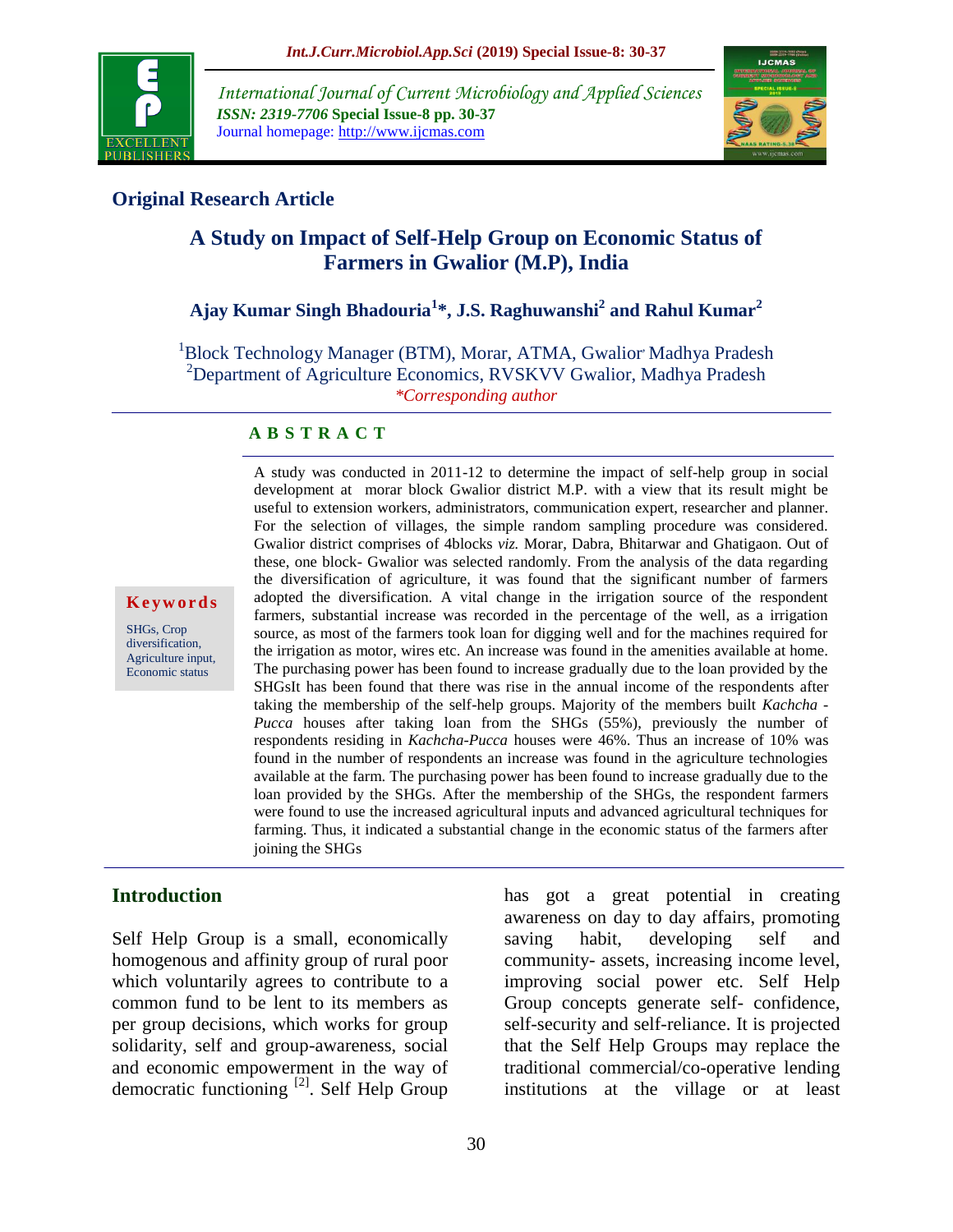supplement rural financing. The Self Help Group movement has its roots in the sprit of *'Swashraya'* self- help through mutual help for common goal. It is the ideal combination of one's rights and responsibilities.

Self Help Groups have, therefore been developed as a means of dealing with commonly shared social, emotional and physical problem conditions.[7] A Self Help Group can be identified as a supportive educational, usually change oriented mutual aid group that addresses a life problem or condition commonly shared by all members. Its purpose may be personal or societal change or both. Its leadership is indigenous from within the group's members and participation and contributions are voluntary. Professionals rarely have an active role in the groups activities, unless they participate as members. Boundaries include all those who qualify for membership by having the problem, situation or identification in common with other members. Meetings are structured and are task oriented and use specific methods of help for the basic problem or condition and local groups are usually autonomous from their national headquarters  $^{[1]}$ .

## **Materials and Methods**

#### **Selection of the block**

To achieve the objectives of the research Programme selected, an explanatory type of approach was followed. Several organizations including both government and non- government agencies and banks are engaged in forming self-help groups in the various blocks of the district. Hence, the chance of studying various types of self-help groups were more in Morar block. Looking to the interest of various agencies in forming SHGs, and possibility of variety in structure and functions of SHGs, the Morar block of

Morar district has been selected purposively as location of the study.

#### **Selection of the villages**

For the selection of villages, the simple random sampling procedure was considered. Gwalior district comprises of 4 blocks *viz.* Morar, Dabra, Bhitarwar and Ghatigaon. Out of these, one block- Gwalior was selected randomly. Gwalior block comprises of 84 panchayats and 154 villages. A list of villages where SHGs are been operating by the NABARD was prepared and on the basis of this list, 10 villages *viz.* Dagiapur, Sausa, Utila, Udaypura, Hasanpura, Bada gaon, Bijoli, Mohanpur, Khureri and Kheria were selected randomly. In next stage, two selfhelp groups from each selected village were selected randomly for the purpose of evaluation of the impact of self-help groups on economic status of farmers.

#### **Selection of respondents**

From each selected SHG a list of members was obtained with the help of president of the respective group. Ten respondents from each SHG were randomly selected to constitute the total sample size of 100 respondents (Table 1).

## **Collection of the data**

Primary data were collected from the sampled SHG member of the respective group. The data were related to following items:

- i. Source of income and their present economic status.
- ii. Opinion related to the role of the funding agencies for the sustenance of the SHGs.

The data of the study were primary in nature; hence an interview schedule was prepared for collection of the required data.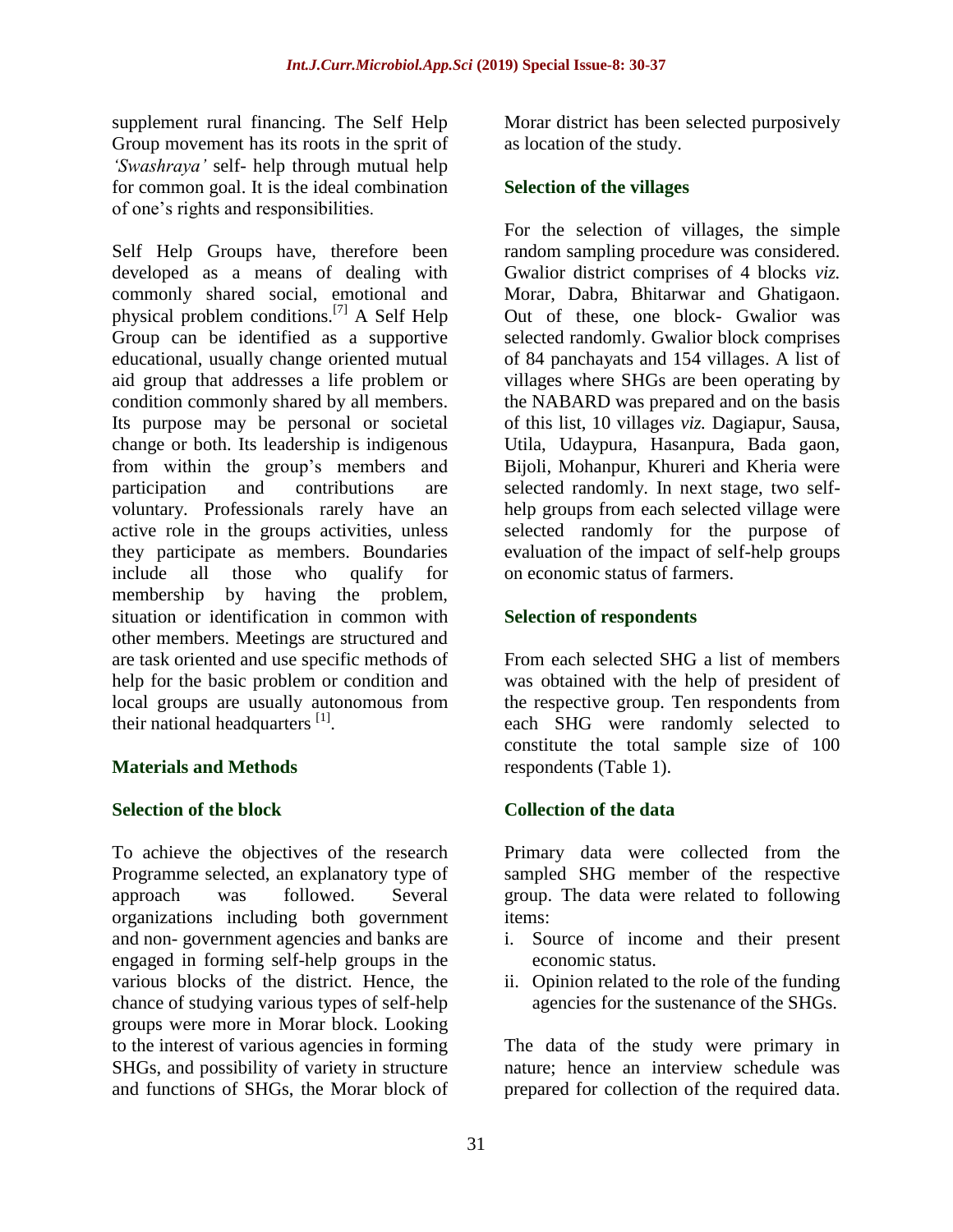This interview schedule had all the information about the sample farmers *viz*. The prepared interview schedule was pre tested for its reliability. The primary data were collected from the individual sample respondents using this pre-tested interview schedule through survey method through personal contact. The primary data were collected in the year 2011-12

## **Tabulation of data**

The data were carefully examined before tabulation. All the entries in the schedule were checked for accuracy and completeness and then it was tabulated.

#### **Analysis of data**

Frequency, percentage, mean and various descriptive and inferential statistics were used to analyze the data.

#### **Frequency and percentage**

Frequency and percentage were used for making simple comparison to calculate percentage, the frequency of a particular cell was multiplied by 100 and divided by total number or respondents in that particular category.

#### Arithmetic mean (Mean)

The arithmetic mean was worked out by using the following formula:-

$$
\overline{\mathbf{X}}=\sum x_i\,/\,n
$$

Where,

 $\overline{\mathbf{X}}$  $=$  Arithmetic mean  $\sum x_i$  = Sum of x values  $n =$  Number of values

#### **Impact of SHG on economic status of farmers**

## **Increase in diversification of agriculture**

Diversification of agriculture is related to the adoption of high valued crops and other allied activities such as poultry, dairy etc. for sake of better returns and income throughout the year. Diversification of agriculture requires capital investment. The credit disbursed by the self-help groups to the members practicing agriculture, were found to be utilized in the adoption of newer income generating activities  $[5]$  (Table 2).

From the analysis of the data regarding the diversification of agriculture, it was found that the significant number of farmers adopted the diversification. Weather it may be the crop diversification or the adoption of allied income-generating activities such as poultry, dairy etc. An increase of 20.93% in case of crop diversification was found. Also an increase of 17.91% was seen in the dairy production, which resulted in more economic benefits.

## **Increase in agricultural inputs**

After the membership of the SHGs, the respondent farmers were found to use the increased agricultural inputs and advanced agricultural techniques for farming. Thus, it indicated a substantial change in the economic status of the farmers after joining the SHGs. The credit availed by the SHGs was utilized for better farming which resulted in higher returns as increase in agricultural inputs and advanced agricultural techniques for farming resulted in more production[4] (Table 3).

## **Sources of irrigation**

A vital change in the irrigation source of the respondent farmers in the source of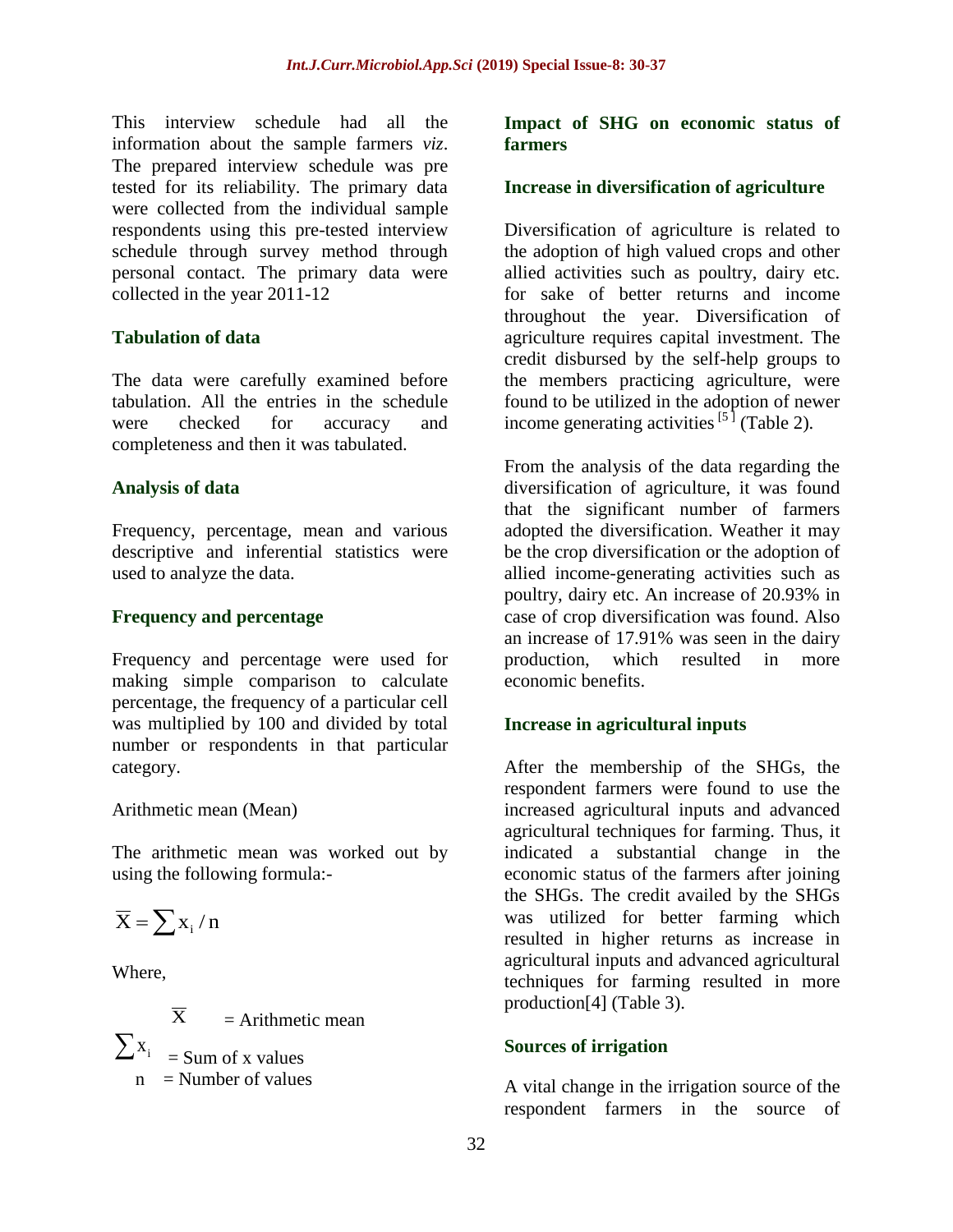irrigation in their farms was found after the membership of the SHGs.

Table 3 shows that the substantial increase was recorded in the percentage of the well,

as a irrigation source, as most of the farmers took loan for digging well and for the machines required for the irrigation as motor, wires etc.

**S. No Name of SHGs Location Established On No. of members 1.** Jai Ganesh Samooh Panampur Kheriya 20.12.2007 10 2. Radha Rani Samooh | Dhaneli 26.10.2007 | 14 3. Radha Samooh Ratwai 12.10.2007 11 4. Jhalkari Samooh Ramnagar Khatoli 02.10.2007 11 5. Mahatma Phulee Samooh (Chak Keshavpur 10.10.2007 12 6. Jay Ambe Samooh Khureri 14.02.2008 10 7. | Maan Kaali Samooh | Khureri | 10.12.2007 | 11 8. Jay Durge Samooh Khudarpura 19.01.2009 10 9. Girraj Samooh Baretha 17.08.2009 11 10 New Balaji Samooh Baretha 11.11.2010 10 11 | Siddh Guru Samooh | Baretha Suron | 10.06.2009 | 10 12 Balaji Samooh Sooron 14.02.2009 13

#### **Table.1** Description of the Self Help Groups under study

#### **Table.2** Diversification in agriculture after joining SHGs

| S.No                        | <b>Diversification</b>   | <b>Frequency</b><br>(Before<br>joining) | Frequency<br>(After joining) | Percentage<br>(Before joining) | Percentage<br>(After joining) |
|-----------------------------|--------------------------|-----------------------------------------|------------------------------|--------------------------------|-------------------------------|
| A. Crops                    |                          |                                         |                              |                                |                               |
| 1.                          | Horticultural crops      | 5                                       | 11                           | 11.63                          | 14.93                         |
| 2.                          | Floricultural crops      | 1                                       | $\overline{2}$               | 2.33                           | 4.48                          |
| 3.                          | Cash crops               | 9                                       | 18                           | 20.93                          | 26.87                         |
| 4.                          | <b>Traditional crops</b> | 20                                      | 21                           | 46.51                          | 31.34                         |
| <b>B.</b> Allied activities |                          |                                         |                              |                                |                               |
| 1.                          | Poultry                  | 1                                       | 3                            | 2.33                           | 4.48                          |
| 2.                          | Dairy                    | $\overline{7}$                          | 12                           | 16.28                          | 17.91                         |
| 3.                          | Fisheries                | $\boldsymbol{0}$                        | $\Omega$                     | $\mathbf{0}$                   | $\theta$                      |
| <b>Total</b>                |                          | 43                                      | 67                           | <b>100</b>                     | <b>100</b>                    |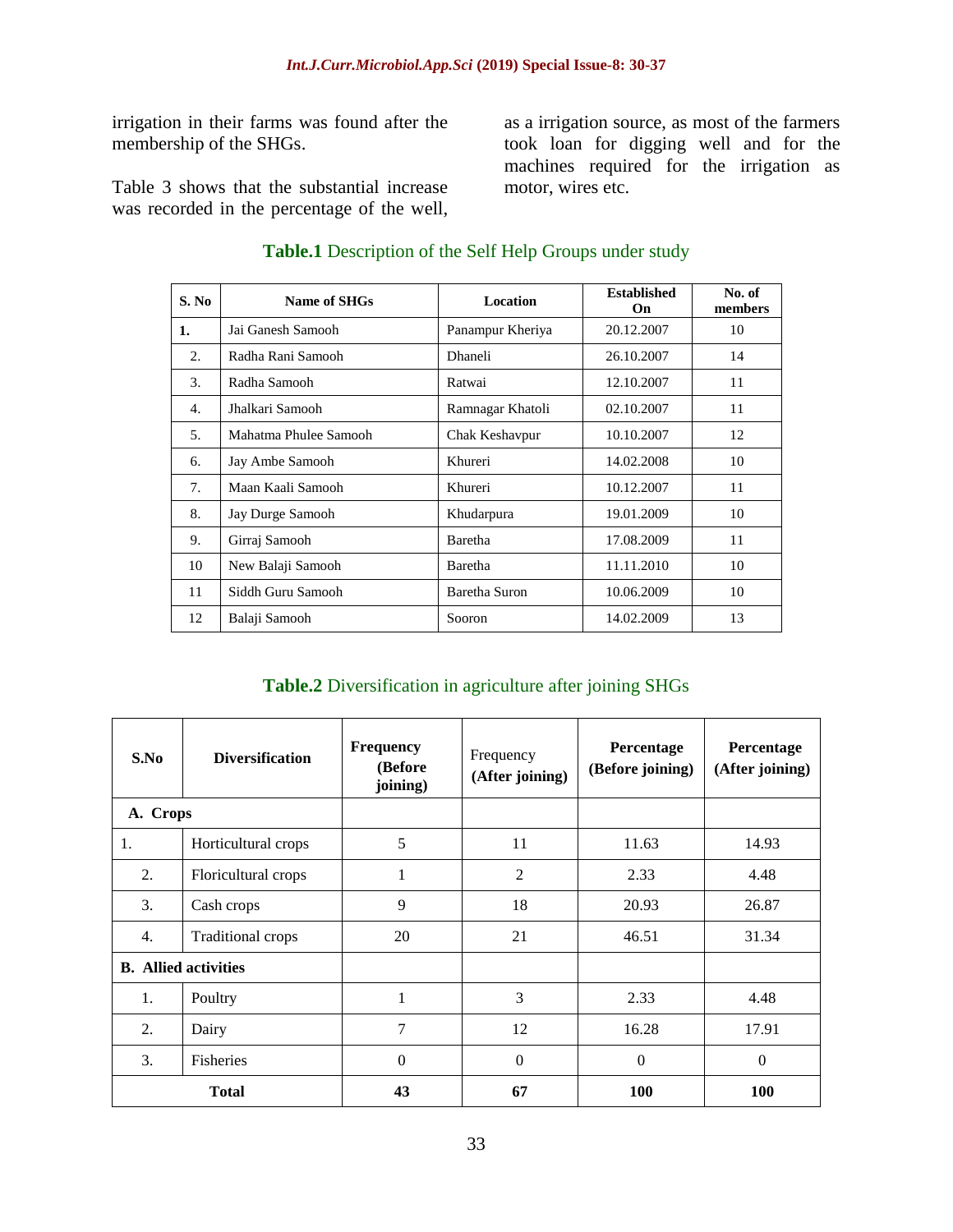| S.N            | <b>Agricultural Inputs</b>       | <b>Frequency</b><br>(Before)<br>joining) | <b>Frequency</b><br>(After joining) | Percentage<br>(Before joining) | Percentage<br>(After joining) |
|----------------|----------------------------------|------------------------------------------|-------------------------------------|--------------------------------|-------------------------------|
| A.             | <b>Fertilizer Consumption</b>    |                                          |                                     |                                |                               |
|                | N                                | 26                                       | 31                                  | 22.50                          | 17.92                         |
|                | P                                | 15                                       | 22                                  | 11.67                          | 12.72                         |
|                | K                                | 7                                        | 16                                  | 5.83                           | 9.25                          |
| <b>B.</b>      | <b>Plant protection measures</b> |                                          |                                     |                                |                               |
|                | Pesticides                       | 24                                       | 30                                  | 20.0                           | 17.34                         |
|                | Fungicides                       | 5                                        | 11                                  | 4.16                           | 5.78                          |
|                | Weedicides                       | 10                                       | 13                                  | 8.33                           | 7.51                          |
|                | <b>Others</b>                    | 12                                       | 21                                  | 10.0                           | 12.14                         |
| $\mathbf{C}$ . | Seeds of HYV.                    | 21                                       | 30                                  | 17.5                           | 17.34                         |
|                | <b>Total</b>                     | <b>120</b>                               | 173                                 | <b>100</b>                     | <b>100</b>                    |

# **Table.3** Change in agricultural inputs utilization after joining SHGs

# **Table.4** Irrigation facilities on the farm after joining SHGs

| S.<br>No. | <b>Source</b> | <b>Frequency</b><br>(Before<br>joining) | <b>Frequency</b><br>(After<br>joining) | Percentage<br>(Before<br>joining) | Percentage<br>(After joining) |
|-----------|---------------|-----------------------------------------|----------------------------------------|-----------------------------------|-------------------------------|
| 1.        | Well          | 25                                      | 33                                     | 52.08                             | 61.11                         |
| 2.        | Tube well     | 15                                      | 17                                     | 31.25                             | 31.48                         |
| 3.        | Pond          | 8                                       | $\overline{4}$                         | 16.67                             | 7.41                          |
|           | <b>Total</b>  | 48                                      | 54                                     | 100                               | 100                           |

## **Table.5** Change in annual income of respondents

| S.N | <b>Annual Income</b><br>(in Rs.) | <b>Frequency</b><br>(Before)<br>joining) | <b>Frequency</b><br>(After joining) | <b>Percentage</b><br>(Before joining) | Percentage<br>(After joining) |
|-----|----------------------------------|------------------------------------------|-------------------------------------|---------------------------------------|-------------------------------|
| 1.  | <b>Below 20,000</b>              | 60                                       | 47                                  | 60                                    | 47                            |
| 2.  | 20,000-40,000                    | 26                                       | 35                                  | 26                                    | 35                            |
| 3.  | Above 40,000                     | 14                                       | 18                                  | 14                                    | 18                            |
|     | <b>Total</b>                     | <b>100</b>                               | <b>100</b>                          | <b>100</b>                            | 100                           |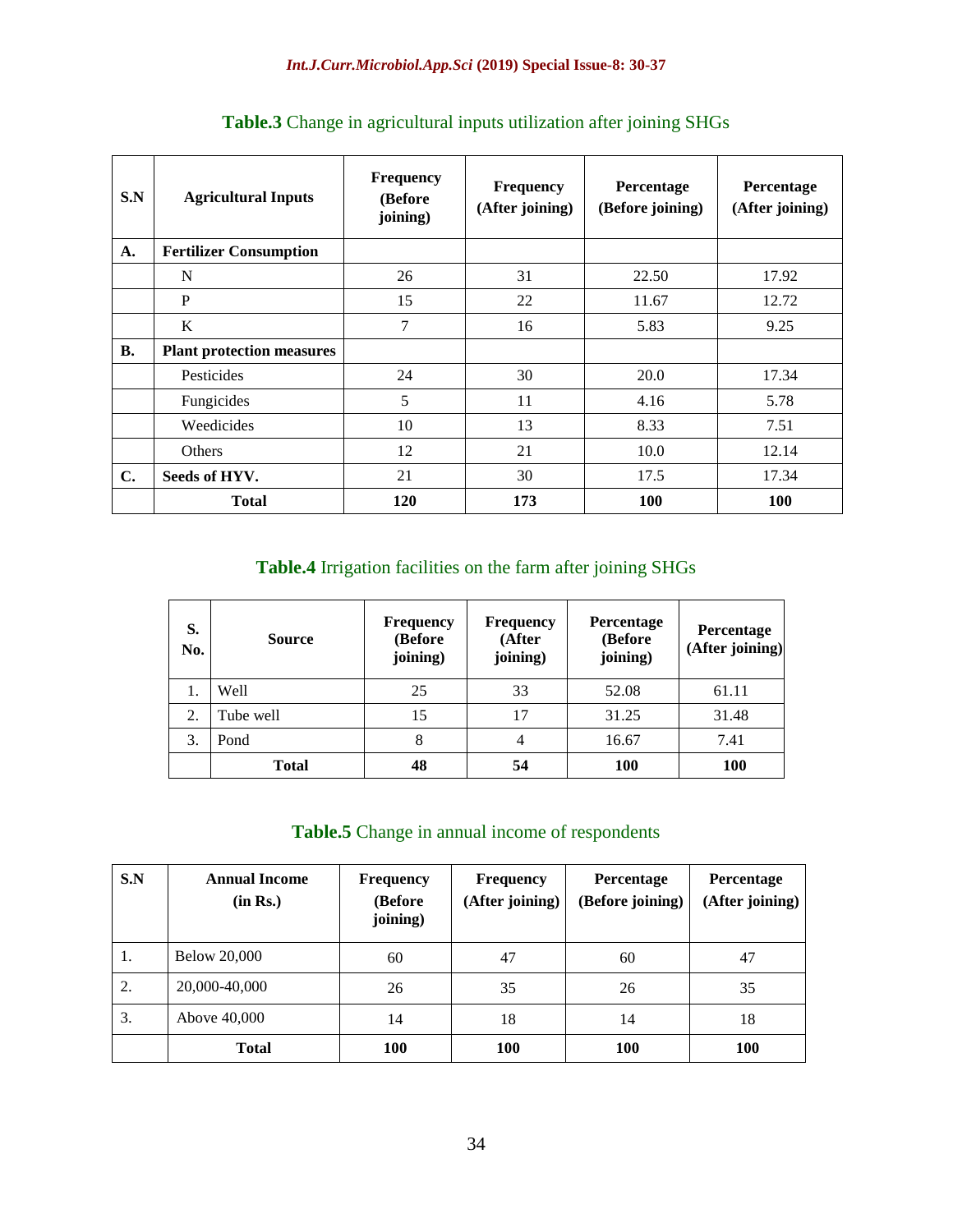#### *Int.J.Curr.Microbiol.App.Sci* **(2019) Special Issue-8: 30-37**

| S.<br>No. | <b>Type of House</b> | Frequency<br>(Before<br>joining) | <b>Frequency</b><br>(After<br>joining) | Percentage<br>(Before<br>joining) | Percentage<br>(After joining) |
|-----------|----------------------|----------------------------------|----------------------------------------|-----------------------------------|-------------------------------|
| 1.        | Kachcha              | 19                               | 10                                     | 19                                | 10                            |
| 2.        | Pucca                | 18                               | 20                                     | 18                                | 20                            |
| 3.        | Kachcha -pucca       | 46                               | 55                                     | 46                                | 55                            |
| 4.        | <b>Jhopadi</b>       | 17                               | 15                                     | 17                                | 15                            |
|           | <b>Total</b>         | 100                              | 100                                    | <b>100</b>                        | <b>100</b>                    |

# **Table.6** Change in household type of the respondents

## **Table.7** Change in agricultural technical inputs available on the farm

| S.<br>N <sub>0</sub> | <b>Technologies</b><br>available   | <b>Frequency</b><br>(Before)<br>joining) | Frequency<br>(After<br>joining) | Percentage<br>(Before<br>joining) | Percentage<br>(After<br>joining) |
|----------------------|------------------------------------|------------------------------------------|---------------------------------|-----------------------------------|----------------------------------|
| 1.                   | Tractor and trolley                | 4                                        | 6                               | 4.30                              | 4.72                             |
| 2.                   | Thresher, Electric<br>engine pump  | 13                                       | 17                              | 13.98                             | 13.39                            |
| 3.                   | Diesel engine pump                 | 25                                       | 36                              | 26.88                             | 28.35                            |
| 4.                   | Sprayer, seed drill,               | 14                                       | 19                              | 15.05                             | 14.96                            |
| 5.                   | Modern plough, Duster<br>Sprinkler | 17                                       | 28                              | 18.28                             | 22.05                            |
| 6.                   | Bullock and cart.                  | 11                                       | 8                               | 11.83                             | 6.30                             |
| 7.                   | Storage facilities.                | 9                                        | 13                              | 9.68                              | 10.24                            |
|                      | <b>Total</b>                       | 93                                       | 127                             | 100                               | 100                              |

## **Table.8** Change in size of land holding of the respondents

| S.<br>$\overline{\text{No}}$ | Land holding size (ha)   | <b>Frequency</b><br>(Before<br>joining) | <b>Frequency</b><br>(After<br>joining) | <b>Percentage</b><br>(Before<br>joining) | <b>Percentage</b><br>(After joining) |
|------------------------------|--------------------------|-----------------------------------------|----------------------------------------|------------------------------------------|--------------------------------------|
|                              | Small (upto 2 ha)        | 16                                      | 21                                     | 51.61                                    | 67.74                                |
| 2                            | Medium $(2.01-4.00)$ ha) | 8                                       | 9                                      | 25.81                                    | 29.03                                |
| 3                            | Large(above4.01ha)       | 7                                       | 8                                      | 22.58                                    | 25.81                                |
|                              | <b>Total</b>             | 31                                      | 38                                     | 100                                      | <b>100</b>                           |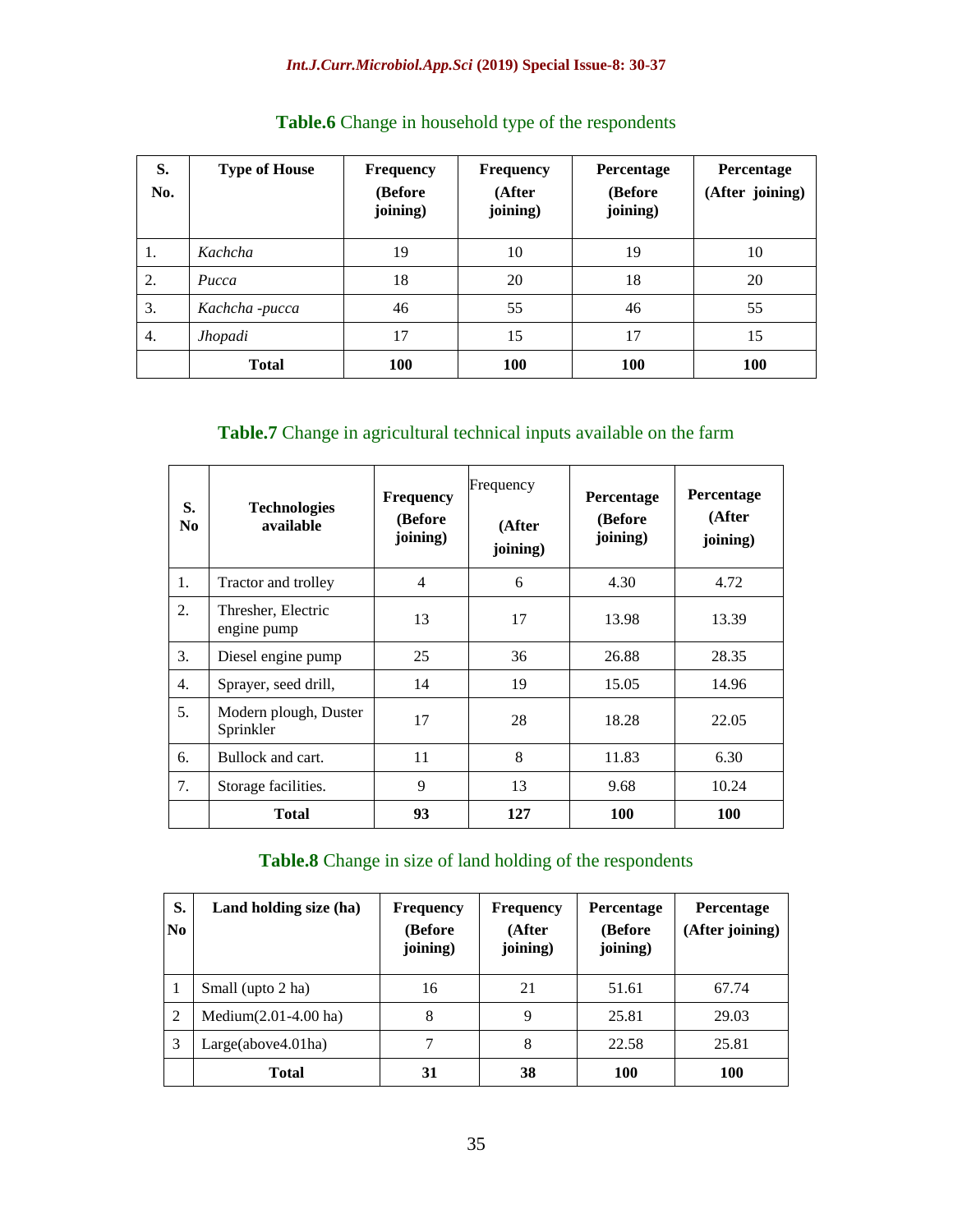| S.<br>No.    | Amenities available   | Frequency<br>(Before joining) | <b>Frequency</b><br>(After joining) | Percentage<br>(Before joining) | Percentage<br>(After joining) |
|--------------|-----------------------|-------------------------------|-------------------------------------|--------------------------------|-------------------------------|
| 1.           | <b>B/W</b> Television | 40                            | 57                                  | 19.51                          | 22.17                         |
| 2.           | Colour Television     | 3                             | 6                                   | 1.46                           | 2.33                          |
| 3.           | Telephone/ Mobile     | 12                            | 16                                  | 5.85                           | 6.22                          |
| 4.           | Bicycle               | 80                            | 87                                  | 39.02                          | 33.82                         |
| 5.           | Two wheeler           | 21                            | 31                                  | 10.24                          | 12.06                         |
| 6.           | Ceiling/Table fan     | 47                            | 56                                  | 22.93                          | 21.78                         |
| 7.           | Fridge/Cooler         | 2                             | $\overline{4}$                      | 0.98                           | 1.55                          |
| <b>Total</b> |                       | 205                           | 257                                 | <b>100</b>                     | <b>100</b>                    |

**Table.9** Change in amenities available at home of respondents

#### **Comparative study of annual income of the members before and after joining SHGS**

It has been found that there was rise in the annual income of the respondents after taking the membership of the self-help groups. Table 5 shows that many of the members took loan for starting the income generating activities. It was found that the frequency of the individual members having annual income less than 20,000 Rs. was gradually decreasing, which resulted in increase in the in the frequency of the annual income of the respondents in the range of 20,000-40,000 and above 40,000 <sup>[3]</sup>.

#### **Comparative study of change in household type of the respondent before and after joining SHGS**

Changes in the house hold type of the respondents were found after becoming the member of the SHGs. The SHGs were providing loans for building houses or for the renovation of the *Kaccha* house to *Pucca*  house. Table 6 shows that majority of the members built *Kachcha* -*Pucca* houses after taking loan from the SHGs (55%), previously the number of respondents residing in *Kachcha* -*Pucca* houses were

46%. Thus an increase of 10% was found in the number of respondents who built *Kachcha* -*Pucca* houses. Also there was decline in the percentage of the number of respondents residing in *Kaccha* houses or *Jhopadi*. Thus, it can be interpreted that the economic status of the respondents were strengthening after joining the  $SHGs$ <sup>[6]</sup>

#### **Comparative study of change on agricultural technical inputs in farm of the respondent before and after joining SHGS**

An increase was found in the agriculture technologies available at the farm Table 7. The purchasing power has been found to increase gradually due to the loan provided by the SHGs. A majority of the respondents were found to purchase Modern plough, Duster, Sprinkler after being the member of SHGs. Also two of the respondents were found to purchase Tractor after joining the SHGs.

## **Comparative study of change in size of land holding of the respondent before and after joining SHGs**

In the case of size of the land holdings the number of small farms increased with 0.42